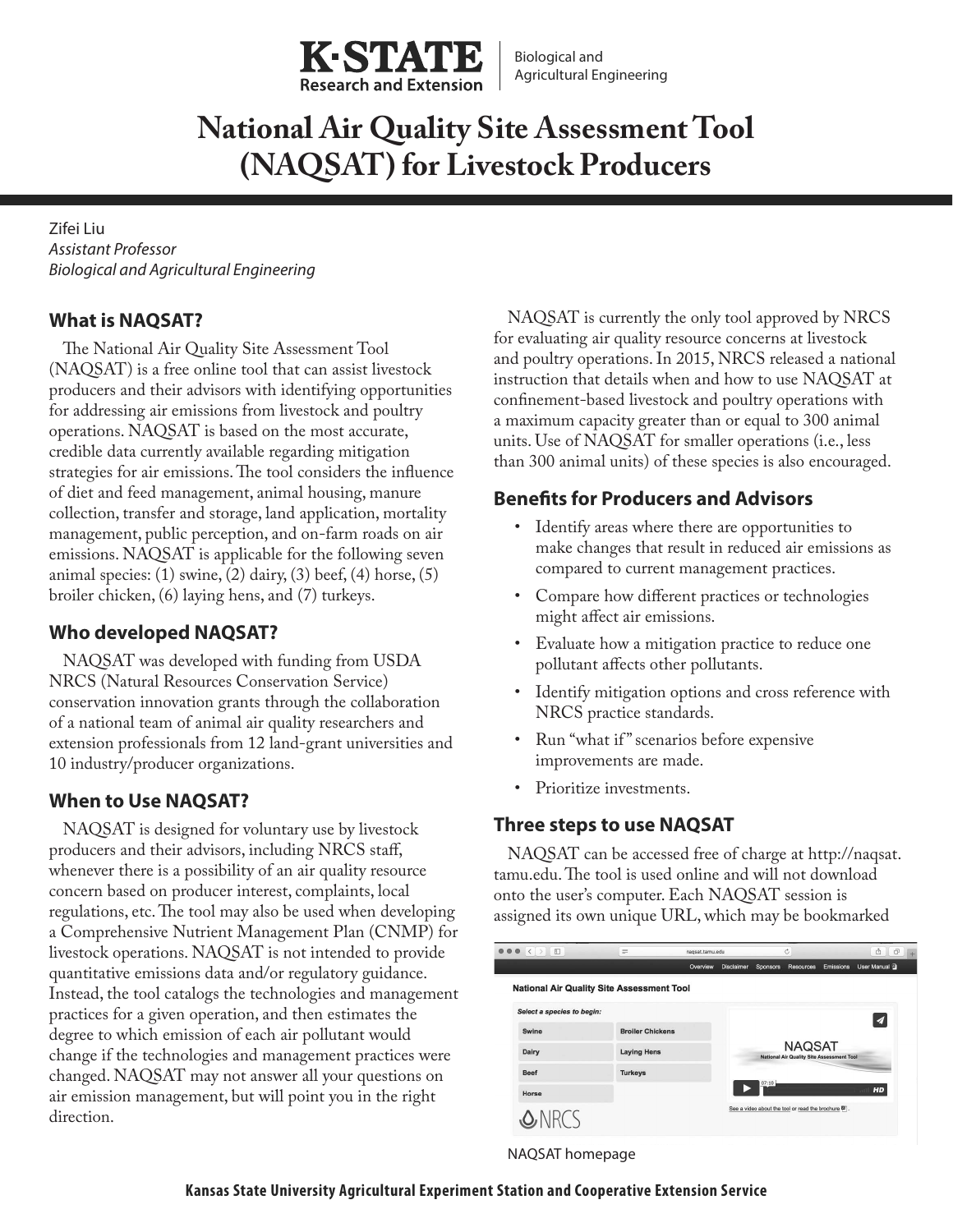and saved by the user. All information entered in the tool is confidential and cannot be traced back to the user.

#### **NAQSAT starts with three simple steps:**

#### *1. Select animal species*

The first webpage of NAQSAT will ask the user to select one of the seven animal species.

#### *2. Answer single-choice questions*

Once the species is selected, the user will be asked to answer single-choice questions under each of the following eight management categories. It may take 30 to 60 minutes to answer all the questions.

- Animals and Housing
- Feed and Water
- Collection and Transfer
- Manure Storage
- **Land Application**
- **Mortalities**
- On-farm Roads
- **Perception**

### *3. Get the report*

Upon completion of all the questions, the user can click on the "Get Results" button at the bottom of the page to view the report. The report will provide scores for each management category and each air pollutant so that priority areas can be identified.

## **Interpreting the NAQSAT Report**

The NAQSAT report will show a series of bars that provide a non-quantitative score for each of the above eight management categories and for each of the seven air pollutants, including odor, particulate matter, ammonia, hydrogen sulfide, methane, volatile organic compounds (VOCs), and nitrous oxide. The scores (i.e., the percentage of green in a bar) reflect the degree to which an operation has incorporated all of the feasible practices that would effectively minimize emissions of the seven air pollutants from the facility. For example, a bar that is predominantly green (gray in the black and white illustration at right) for odor from animals and housing indicates that a producer is employing a relatively high degree of management and incorporating most of the best practices currently available for controlling odor for the animals and housing component of the operation. If all bars are completely green, it does not mean there are no emissions. Fully green bars simply indicate that the current management practices for the existing structural facilities provide few or no opportunities to reduce the emissions of that pollutant in that management category. A mostly white bar indicates that there are additional measures or improvements in management that the producer should consider.

NAQSAT is designed to provide a score for the selected management practice relative to the best possible management practice of that particular operation. A higher proportion of white area displayed indicates there is more room for improvement. Management areas receiving low scores (mostly white bar) generally present more opportunities for improvement. The NAQSAT report compares "what is" against "what could be" in the particular operation. And it is designed to help producers estimate the present management level of air emissions, and which area of the farm should be given more attention. It should be noted that NAQSAT does not allow for comparison of two or more operations, since each operation is scored against itself and its own potential.

| (Close / Go Back)<br><b>Effectiveness Results:</b>                                                                                                                                                                                                                             |      |                                     |                     |                                        |                               |                                      |                                  |
|--------------------------------------------------------------------------------------------------------------------------------------------------------------------------------------------------------------------------------------------------------------------------------|------|-------------------------------------|---------------------|----------------------------------------|-------------------------------|--------------------------------------|----------------------------------|
| Width of white box identifies room for improvement to reduce emissions within each constituent of concern.<br>More white area signifies greater opportunities to make changes and reduce air emissions.<br>Click the box to view practice standards applicable to your scores. |      |                                     |                     |                                        |                               |                                      |                                  |
| Click on a management category to quickly modify your answers.                                                                                                                                                                                                                 |      |                                     |                     |                                        |                               |                                      |                                  |
| Management<br>Category                                                                                                                                                                                                                                                         | Odor | <b>Particulate Matter</b><br>(Dust) | Ammonia<br>$(NH_3)$ | Hydrogen sulfide<br>(H <sub>2</sub> S) | Methane<br>(CH <sub>4</sub> ) | Volatile organic<br>compounds (VOCs) | <b>Nitrous Oxide</b><br>$(N_2O)$ |
| Animals and<br>Housing                                                                                                                                                                                                                                                         |      |                                     |                     |                                        |                               |                                      | N/A                              |
| <b>Feed and Water</b>                                                                                                                                                                                                                                                          |      |                                     |                     |                                        |                               |                                      | N/A                              |
| Collection and<br><b>Transfer</b>                                                                                                                                                                                                                                              |      |                                     |                     |                                        |                               |                                      | N/A                              |
| <b>Manure Storage</b>                                                                                                                                                                                                                                                          |      |                                     |                     |                                        |                               |                                      |                                  |
| <b>Land Application</b>                                                                                                                                                                                                                                                        |      |                                     |                     |                                        |                               |                                      | N/A                              |
| <b>Mortalities</b>                                                                                                                                                                                                                                                             |      | <b>N/A</b>                          |                     |                                        |                               |                                      | N/A                              |
| <b>On-farm Roads</b>                                                                                                                                                                                                                                                           |      |                                     |                     | N/A                                    | N/A                           |                                      | N/A                              |
| Perception                                                                                                                                                                                                                                                                     |      |                                     | N/A                 | N/A                                    | N/A                           | N/A                                  | N/A                              |

#### NAQSAT report for a facility

Scores for each management category (e.g., Animals and Housing, Feed and Water, etc.) are not weighted for their relative importance to the overall emissions from the operation. For example, a mostly white bar for ammonia for one category may not necessarily represent an air quality resource concern because of the relatively small contribution of total facility ammonia emissions from that category. When reviewing the report, users should consider the importance of each air pollutant in relation to the air quality resource concerns at the particular site.

After evaluation of a baseline scenario NAQSAT report for the operation, the user can determine whether an air quality concern exists. If so, NAQSAT can be used to identify potential mitigation practices. The user can run NAQSAT multiple times with proposed changes to determine the impact of these changes on emissions. Changing a practice in one part of the farm may affect emissions from another source within the farm. Also, changing a practice to reduce emission of one air pollutant may actually increase the emission of another air pollutant. Trade-offs may exist within a housing type such that all categories of emissions cannot effectively be minimized.

## **Tips for NAQSAT Users**

• If multiple species are present at the operation, a NAQSAT report should be prepared for each species.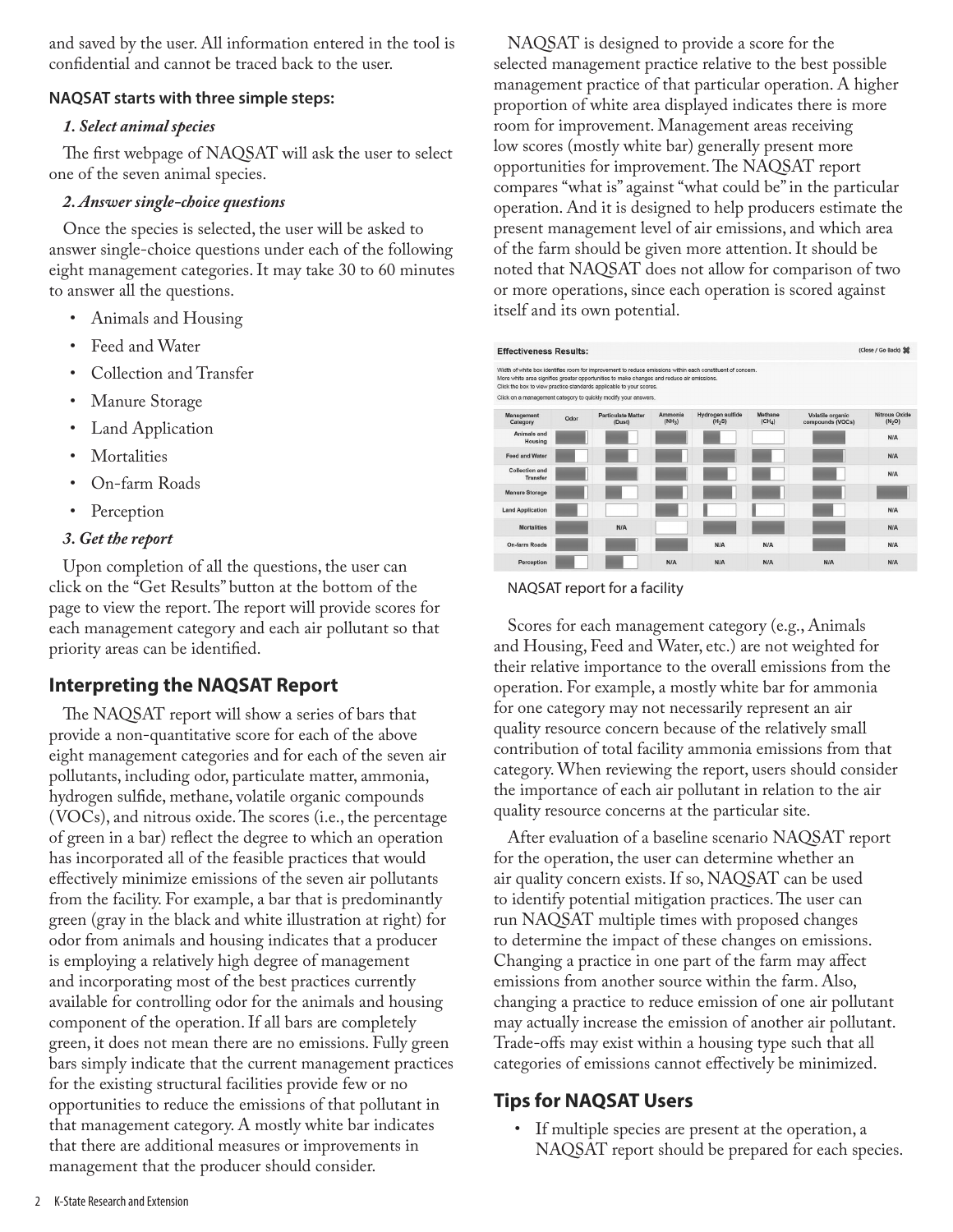- Users may run as many "what if " scenarios as needed. Each scenario may be bookmarked with a unique name so that each proposed management change may be quickly identified.
- Comparing results from multiple runs of the program may highlight unintended consequences where a mitigation measure to reduce one pollutant may inadvertently increase one or more other pollutants of concern.
- The program is set up to include or remove questions from view on the basis of user input. Answers to some questions will generate additional questions to be answered.
- All NAQSAT sessions bookmarked by the user are maintained on the host computer and may be accessed by the user over the next 30 days for updates and additional comparisons.
- The NAQSAT report cannot be used to compare one livestock facility to another because the evaluation pertains to a given facility relative to its potential given current understanding of management practices and mitigation options.

## **Contact for more information**

Zifei Liu, Assistant Professor, Biological & Agricultural Engineering, Kansas State University. Phone: 785-226- 3828, Email: Zifeiliu@ksu.edu.

Greg Zwicke, Air Quality Engineer, National Air Quality and Atmospheric Change Technology Development Team. Phone: 970-295-5621, Email: greg. zwicke@ftc.usda.gov.

#### **References**

National Air Quality Site Assessment Tool, http:// naqsat.tamu.edu/

National Air Quality Site Assessment Tool User's Manual, available at http://naqsat.tamu.edu/docs/usermanual.pdf.

Video about the NAQSAT, available at https://vimeo. com/23497742.

NAQSAT Fact Sheet, available at http://www. conservationwebinars.net/webinars/naqsat-conservationplanning-dairies.

USDA NRCS. 2015. National Instruction on National Air Quality Site Assessment Tool, available at https:// directives.sc.egov.usda.gov/ViewerFS.aspx?hid=36874

### **Purpose of the fact sheet**

Provide guidance to livestock producers and conservation planners on how to use NAQSAT, a NRCS approved educational website to identify air quality concerns at livestock operations.